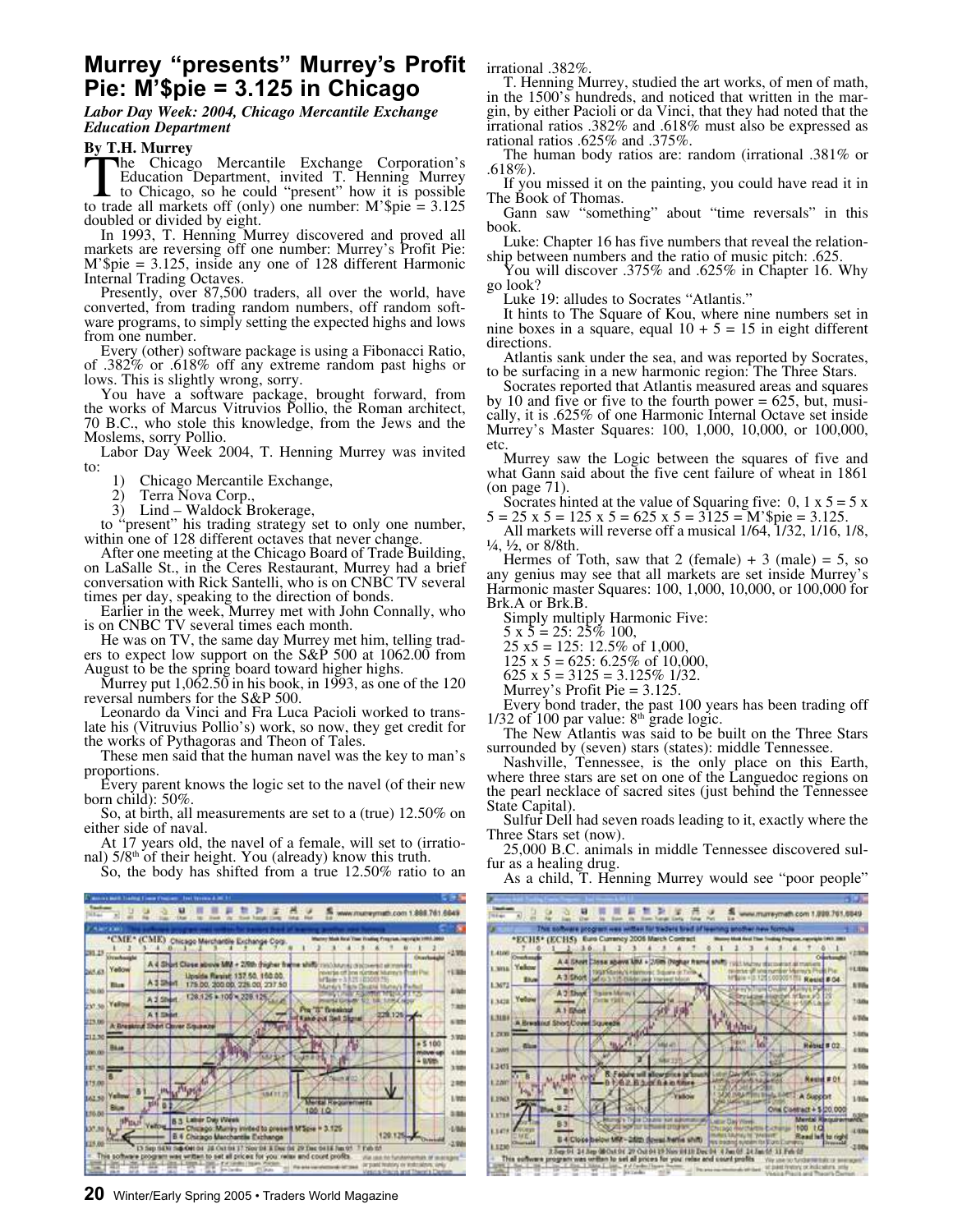come and fill gallon jugs full of the "foul" smelling sulfur from the backside of the Werthan Bag Company, (who owned the well).

Nashvillian, Charles Jones, who was poor, and lived near the Buena Vista Projects, on Buchanan St., moved past poverty, and now, owns the Werthan Bag Property, and is making upscale housing right where no one wanted to be "from" in the 1930's or 1940's.

T. Henning Murrey lived in the "Cheatum""projects" across the street from Werthan Bag Company.

In Nashville, ½ mile from The Three Stars, set on a Holy Mound, Cedar Knob, of the American Indian, is a Greek Temple of Democracy, named the Tennessee State Capital.

Nash means Great Coffin. There are thousands of American Indians buried along the river near this Holy Mound.

Nashville is the Harmonic Musical Scale Pitch (land) set between the Granite and marble of East Tennessee, and the crystals of Arkansas, and the Serpent Mounds in Ohio. Three different kinds of music originated here.

The Gatlin Brothers live near Nashville, Tennessee. Larry, Rudy, and Steve are professional singers. They have sang in front of crowds at the White House for President George Bush. They know him personally, also. Steve was in attendance at my last class in Nashville, and made  $+$  \$ 500 in fifteen minutes watching a stock move from the key of "C" to the key of "F". It's this easy folks.

1796 in Nashville formed its  $1<sup>st</sup>$  Masonic Lodge, carried forward from North Carolina. It was named St. Tammany # 01, but was named Harmony Lodge # 01 by its original 40 members, then it reverted to Tennessee Lodge # 01. Why?

Joseph Schillinger, came to US, and taught music and math at New York University and Columbia University and he knew how to set music to the Fibonacci Ratio.

His best students: Gershwin, Goodman, Miller. He even set a short interval of the Dow 30 Index to music and it matched up to some music by J.S. Bach.

1935 Ralph Nelson Elliott was bored and looked at Dow 30 Index as moving in waves set to Fibonacci Ratio: up five then down A, B, C. He had 144 waves in one Grand Wave.

The Elliott Wave is a variation of The Fourier Wave Transform Pattern.

So, T. Henning Murrey is compared to Galios, from France, who at 16, finally entered school, then at 17, wrote his insights to Quentic Theorms (quantum equations), he (Murrey) never entered the trading arena until he was 51 years old, and figured it all (out) in 90 days after reading one book 50 times.

Since Galios was from the wrong side of the tracks, and had no formal education, his paper was laid aside, so one of the big universities could get credit for it (his work).

This (same) cheating scheme is being planned against Murrey's Logic right now.

The top 25 Universities know about Murrey's original work, but they are afraid to bringing it to the surface, so their students will quit accepting "Buy and Hold" as the national standard.

Last August, 2004, Murrey went over to Vanderbilt, near



Kirkland Hall, and heard past Secretary of Commerce Mickey Kantor, from West End High School, Nashville speak. He said two strong points: 1) the world needs to increase its own internal food production, 2) intellectual rights must be protected world wide.

He used to come to see Murrey play basketball, when he was in high school.

We spoke briefly after his talk at the Y.U. Law School on International Negociations.

They are waiting for their higher authority to allow them to teach this "new truth" as it is carved into a stone at Kirkland Hall at Vanderbilt University.

Last November, 2004, Murrey was having lunch with his daughter, at Houston's Restaurant, named after Sam Houston, from East Tennessee, who went to Texas to fight at the Alamo, which is five blocks from Kirkland Hall.

Murrey's daughter was talking with his sister, who had typed Bill Frist's papers at Vanderbilt, when he was matriculating through med school, and in comes Senator Bill Frist, who stopped to talk with Steve Riven, who grew up with the Frist "boys," in Belle Meade, then he came over and spoke briefly with Murrey. Did we talk about trading?

We did agree that most things are easier than they appear (to solve).

T. Henning Murrey taught Ryan (Anytos) Waring, from Glendora, California, and he has taught his buddies and they have made  $+$  \$10,000 paper trading the Forex since Jan. 04 2005.

These teenagers know only what Murrey taught them with his real time software.

These boys listen to DVD's, play X box games, do their homework, and trade the Forex Currencies at the same time.

August 2004, Robert Precktor, from Georgia, came on CNBC TV, and said that back in Feb. 2004 highs, signaled a bear market rally to fail.

We are higher than his Feb. highs. So when will his Elliott Wave take this up market down?

The Tennessee State Capital was designed by William Strickland, a 33rd Degree Mason, who was buried in this Holy Place.

He was instructed by Thomas Jefferson,

33rd Degree Mason, who studied the Indian Languages, which were said to be Harmonic.

Strickland brought with him many secret papers, which Jefferson kept secret from public view. Who really knows?

This Temple was constructed in 1855.

Old Stone Fort, near Tullahoma, Tennessee, has a moat 1200 feet long, which resembles Stone Henge in England.

In 1780's a Tennessee Indian Chief, Oconostota, told John Sevier, that he passed down the story of a man, Welsh Prince Madoc, in the twelfth century, who had come to Tennessee, in search of the tall white Indians, Titans or Mandans. He was here three hundred years before Columbus to Florida coast.

Dhyani Ywahoo is a 27<sup>th</sup> generation Cherokee Indian, who relates the same musical tone, brought the Indians to this Earth, from the Pleiades, from Teli (Tulla) homa.

The same musical story is related in Sumaria 3,125 B.C.by

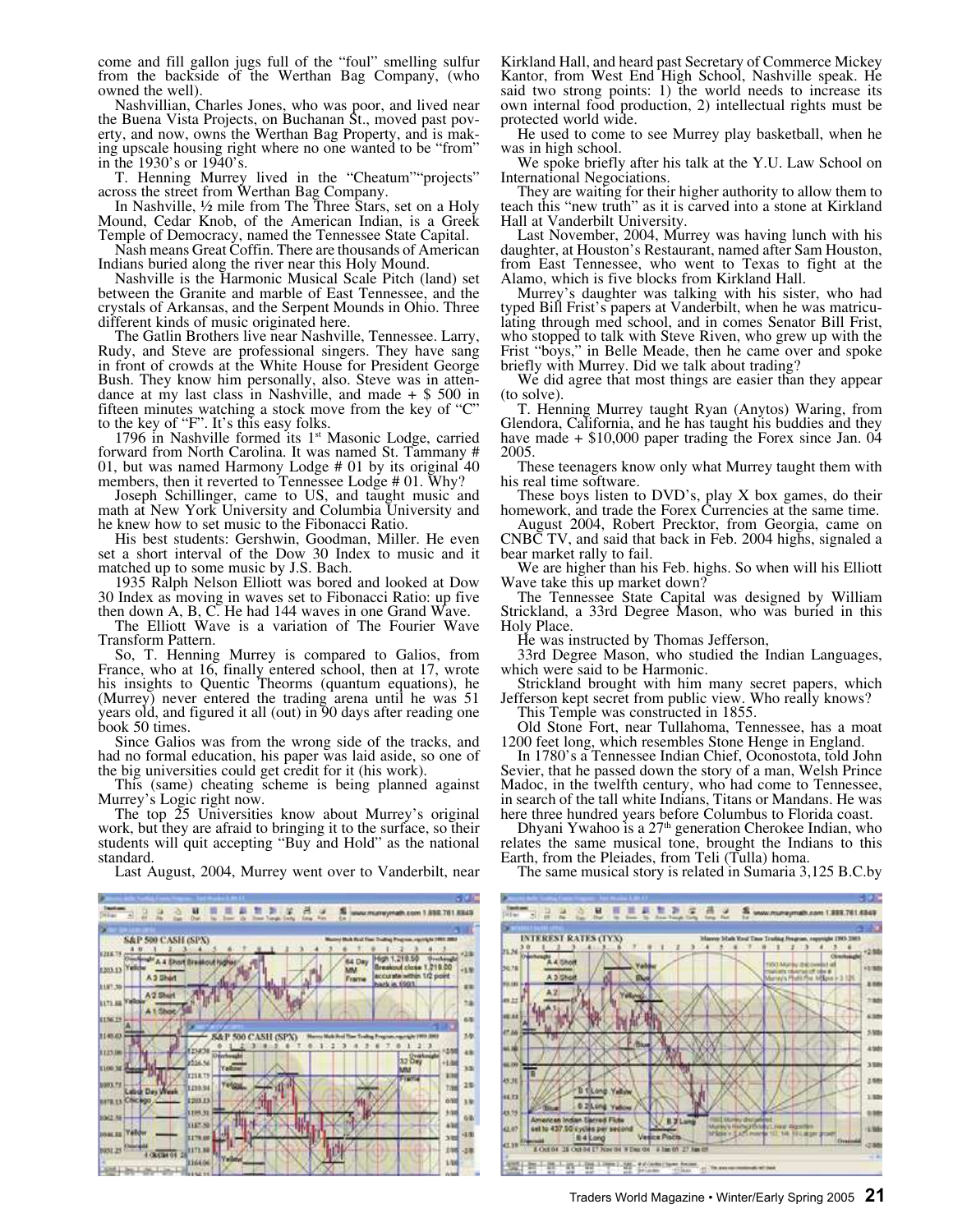way of the star Soraya.

Nashville had graduates of Harvard and Princeton move to live here in 1790, who were Masons.

Nashille, 1709, had the highest I.Q. west of the Appalachian Mountains and south of the Ohio River, before it was a state.

Nashville high I.Q. citizens knew: Menos and Anytos from Plato's Republic: 4 Square: Theon's Demonstation side diagonal 17; and how Vesica Piscis could set all of the Platonic Solids from one point.

T. Henning Murrey's ancestors lived on Market Street, before 1800, which was ¼ mile from the Holy Mound of the American Indians.

The 1<sup>st</sup> brick house constructed in Nashville, Tennessee, was built by Dr. Henning, M.D., in 1805, which is now 200 years later.

It was knocked down around the Civil War Era.

T. Henning Murrey was named after Dr. Thomas Henning Murrey M.D. graduate of Vanderbilt University.

In 1805, in Nashville, the average man lived to be only 43.75 years of "old age."

The winds blow between 40.625 and 43.75 miles per hour, over the top of the Holy Indian Mound, Cedar Knob.

The pitch of the flute of the American Indian, 437.50 cycles per second, is the same pitch used for music by Mozart and Chopin, at the same time in Europe: go figure.

The Earth radiates 43.75 hertz per (every rotation of the Earth) twenty four hours, in Nashville, Tennessee.

The harmonic pitch in the King's Tomb in the Great Pyramid is set to 437.50 cycles per second.

Murrey discovered in 1993, 437.50 cycles per second, is the  $7/\hat{8}$ <sup>th</sup>, or key of B inside the seventh Internal Trading Octave from zero to 50. The key of B has five sharps and no flats: volatile.

Last week Murrey had classes in Nashville, Tennessee, and one of the Gatlins, Steve, who is personal friend of President George Bush, was in attendance, and made money off the Key of "F" reversal on a "baby" stock.

During the Civil War a large hole was dug near the State Capital and southern prisoners were dumped into it, and

tossed down crackers and bags of water.

Last week Murrey met with several American Indians, who came from all over this country, when they were in the state capital, to receive an apology, from one of President Andrew Jackson's relatives, from Europe.

Andrew Jackson was a Mason, who was part of Mason Lodge # 01 Harmony in Nashville, Tennessee.

Numerous US Presidents were fascinated with the language of George Gist (Sequoyah) mensa from Tennessee.

He created his own alphabet and written language. He printed the Bible in Cherokee language.

T. Henning Murrey created his own simplified version of Vedic Math: Murrey Math.

Murrey's Perfect Binary Linear Algorithm: Murrey's Profit Pie: M'

 $$pie = 3.125$ : Inverse Growth Larger:  $\frac{1}{2}$ ,  $\frac{1}{4}$ , or  $1/8<sup>th</sup>$ Forward more cohesive was discovered in 1993.

In 1995 The US Congress passed a law, banning the Harmonic Language of the American Indians, to be taught to their children, in public schools.

Will the US Congress pass a law banning successful trading with MM?

T. Henning Murrey, had passed down to him, from his relatives, who came to Nashville in 1788, from North Carolina, by Thomas Porter Murrey, from The James Town Colony, in 1620 by Sir David Murrey, from his relatives from Robert Murrey, from the Isle of Man in 1520, who complied The Book of Murrey, when he was in Turkey, as knowledge came from Egypt to Turkey.

Would you convert from irrational percentages, to rational percentages, if they could be no more than 120 different numbers set to an artificial musical scale?

Are you confused?

Are you lazy, afraid to think, tired of trying so many random trading strategies? Have you almost given up?

Looking for a simple, reliable, strategy using only 13 numbers for the Dow 30 Index the past 13 months?

Simply request The Murrey Math Trading System Software Program: copyright 1998 – 2005 from Trader's

**Get the big movers in the market the day before they move** by signing up today at...



818-716-5575 • 4872 Topanga Canyon Blvd., Woodland Hills, CA 91364 • dan@chartpattern.com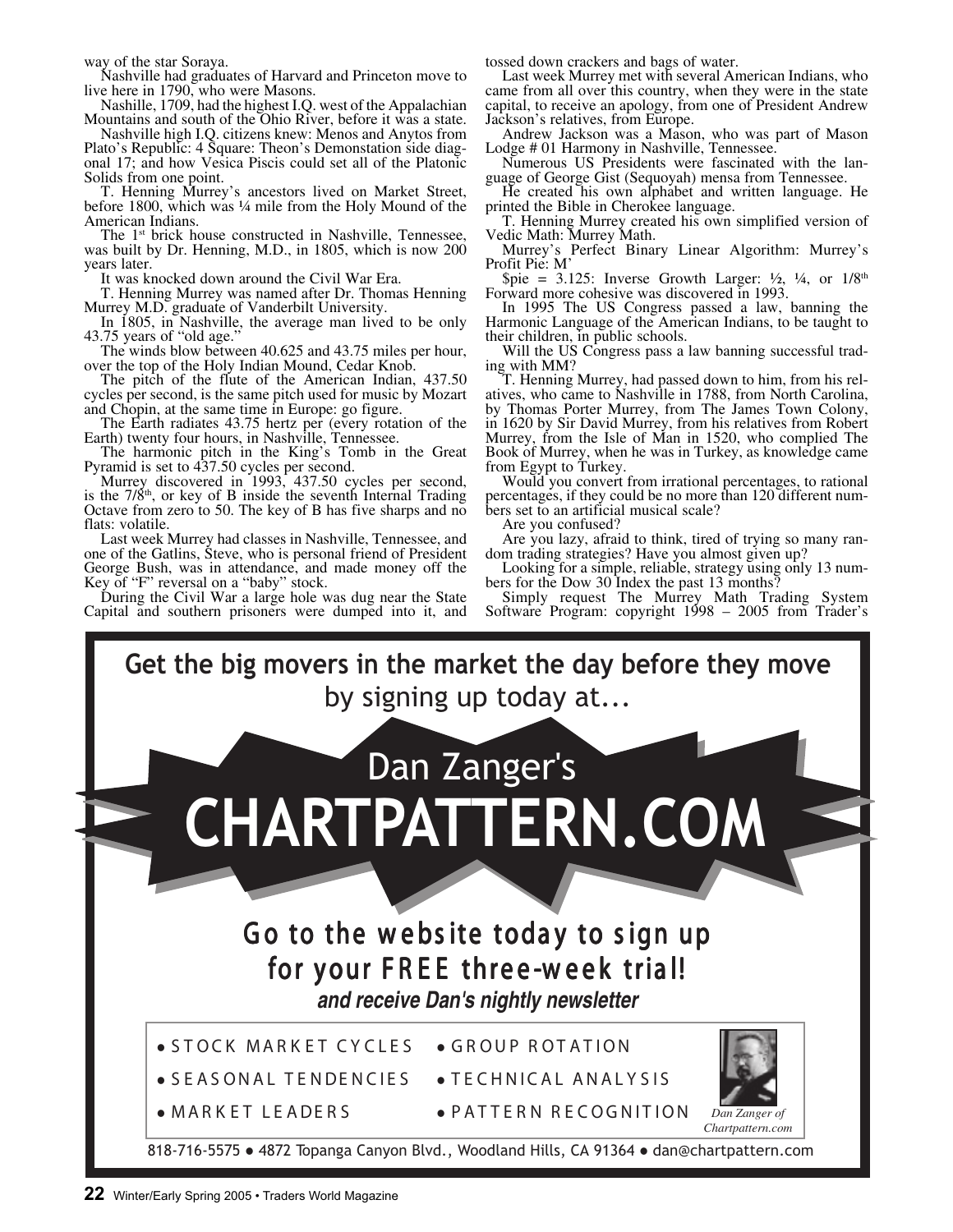World Magazine, then you may memorize all the numbers in one hour.

Why waste hours, on the Internet, trying to "steal" them as kids steal songs free?

You may get a trial version "cheap." The Book of Murrey contains several laws from The Laws of The Squares, of which there were 144. They are kept out of the hands of ignorant humans. They have been hidden since One A.D.

Pacioli's painting De Viribus shows one of the magic squares: of 16 numbers arranged to equal 34.

- His numbers are: (from 1514 A.D.)
- 16, 03, 02, 13,
- 05, 10, 11, 08,
- 09, 06, 07, 12,
- 04, 15, 14, 01.

The Book of Murrey, 1562 A.D. brought over from Turkey, earlier, when the knowledge was being destroyed, presents a different arrangement, which is Murrey's Chaos in Perpetual Motion: Yin and Yang:

- 15, 04, 05, 10,
- 06, 09, 16, 03,
- 12, 07, 02, 13,
- 01, 14, 11, 08,\*

which is the new arrangement created by T. Henning Murrey, so you are to get 32 groups of  $(34)$  or  $17 \times 2$ , which is the mirror, or dark glass, Cor:13, 12.

\*Please a definition of how to use these numbers to defrag your trading brain, and Murrey will send it to you free

What is the ultimate you could see that would be a mirror of Yin and Yang?

 Since 1988, Trader's World Magazine, has been accepting articles on the latest "new and improved" Indicator, but not one person, has ever seen that all markets are set to one number: 3.125.

T. Henning Murrey "owns" the Intellectual Rights to the 120 (exact) numbers between zero and 100, inside Murrey's Master Square: 100; the 120 (exact) numbers from zero to 1,000, inside Murrey's Master Square 1,000; the 120 (exact) numbers between zero and 10,000, inside Murrey's Mater Square: 10,000; the 120 (exact) numbers between zero and 100,000, inside Murrey's Master Square: 100,000.

Every trading "guru," or broker, financial planner, or mutual fund advisor, will tell you that all markets are random. Please ask them, and smile.

At the CME, T. Henning Murrey set up his "live" real time software program and typed in only one name: ESZ4 and the S&P 500 Dec. Futures "real time" chart appeared.

Next, he typed in ECZ4 and the Euro appeared in "real time."

As the morning trading session was in progress, numerous "floor traders" wandered into the classroom for a quick look, at how anyone is able to trade all markets using only one number: 3.125.

Murrey always got the same two questions:

- 1) How does it work?
- 2) How does it predict reverses?

It takes four hours to explain how to set up all markets from zero to 100. So, why do you want to know how it works (internally)? Please don't waste the time.

The money is always made in the execution by the "driver" not the mechanic that tunes your car.

These men were "too busy" to write their own software program, so they simple asked, "what is the reversal signal?

Simply reverse off Yellows and Blues or any 5/8<sup>th</sup> move.\*

Floor traders making over + \$ 100,000 year in and year out, want to know only three simple rules:

- 1) Best Long or Short,
- 2) Safest stop loss,

3) Normal profit for 50%. Please look at the charts:<br>1)  $S\&P 64 \text{ day.}$ 

- 
- 1) S&P 64 day,<br>2) Euro 64 day,
- 2) Euro 64 day,<br>3) CME 64 day CME 64 day,
- 4) Interest Rates 32 day.

Do you want to profit from a "gurus" predictable knowledge, or do you want to improve on what they have learned?

It takes at least six months of study, day and night, or \$ 50,000 worth of billable time, to get close to what it takes to ask for in one sentence: please send trial version for a "look see if it works."

Please notice that every chart has an upper band set on the MM  $5/8<sup>th</sup>$  line, and a lower band along the MM 3/8<sup>th</sup> line.

Now, go to the left side and find a small line just above, or below (each): marked

A and B.

The top one is called A.

We must keep closing above it, to move higher. We get a panic "Short Cover Squeeze" panic push up here.

The bottom one is called B.

When we get a close below it, if it goes lower, in the future, it will come back down a touch B 1 Long or B 2.

If we have a low down below our  $\overline{MM}$  0/8<sup>th</sup>, it wants to try and fight to fall back down toward the old lows.

\*We have B 1 Long as our best odds trade to Buy any market.

 $B$  2 Long:  $2<sup>nd</sup>$  best odds Buy,

 $\overline{B}$  3 Short:  $3^{rd}$  best odds Buy.

 $B$  4 Short:  $4<sup>th</sup>$  best (weakest) odds short.

If it closes below MM –  $2/8<sup>th</sup>$ , it has the responsibility to fall lower and frame shift lower.

We have A 1 Short as our best odds trade to sell or short any market.

A 2 Short: 2nd best odds short,

A 3 Short: 3rd best odds short.

A 4 Short:  $4<sup>th</sup>$  best (weakest) odds short.

If we get a close above A 4 Short, we will get a MM frame shift higher, and the price will have an opportunity, not responsibility, to move higher.

If you become afraid and confused, when there is a frame shift, simply shift it 100 times in one hour and you will see why it shifts. It is the same as what W.D. Gann told you in his book on commodities. Please read it and know.

So you can see that Murrey predicted



 $(800)$  664-3343 www.tmitchell.com **Get impressive results immediately like traders on my website! SATISFACTION GUARANTEED!** 

## **FREE TRIAL**

to #1 Cycle-Timing advisory

Specializing in:

- \* Hurst Cyclic analysis
- \* Elliott-wave
- \* Gann/Harmonics
- \* Market Breadth



BEST performing end of day systems for the **SPX, QQQ,** and RYDEX FUNDS

for a FREE TRIAL log on to: www.cycle-wave.com

email: jim@stockindextimer.com